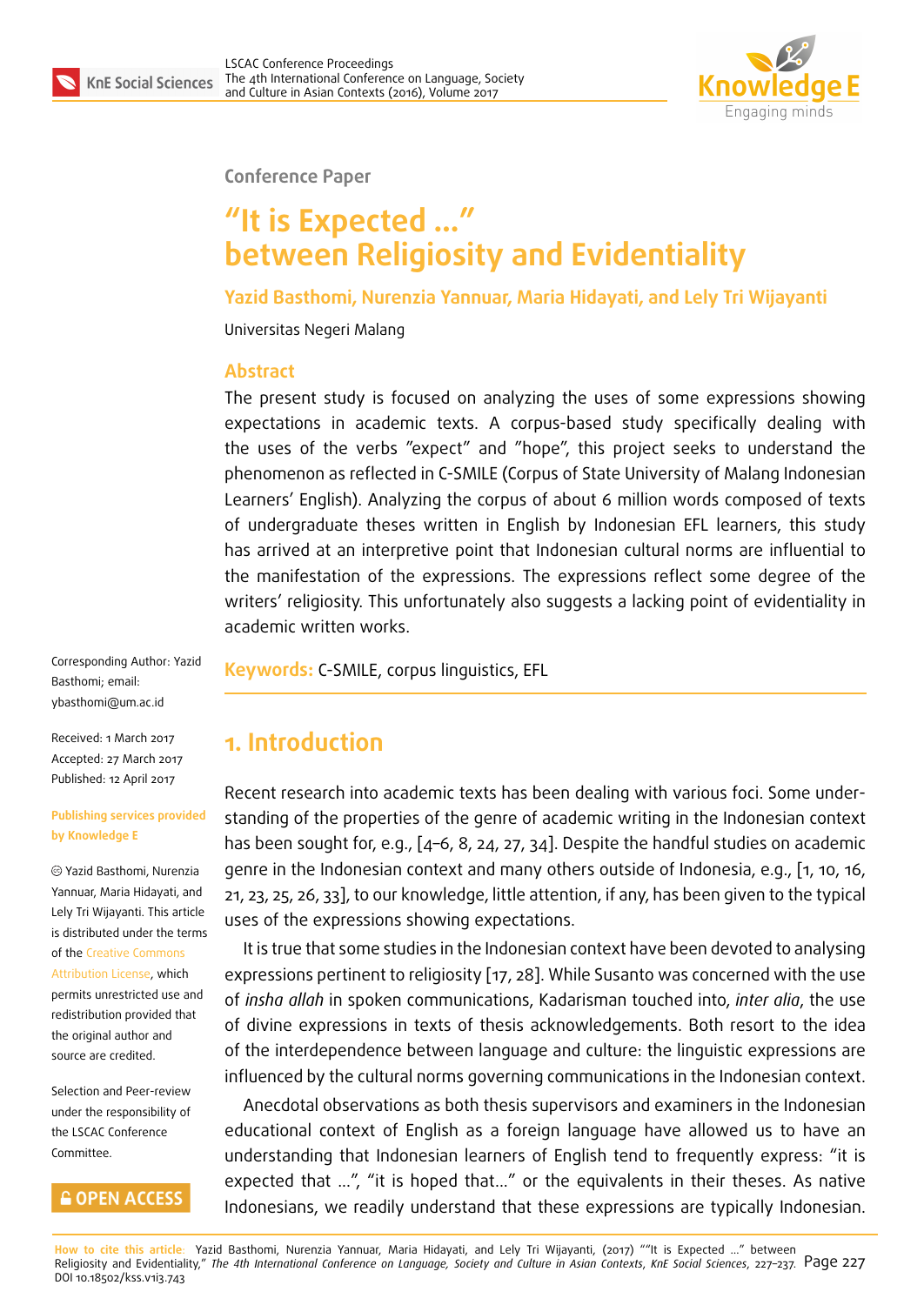However, this understanding has not been substantiated through a more methodical observation and analysis. This situation therefore warrants a research project geared towards the provision of empirical data to support the understanding.

As noted above, the observations of communications in academic contexts in Indonesia have shown some uniqueness of the influence of Indonesian cultural norms to the linguistic expressions in written forms, including those written in English. This point is of a particular import in the realm of pedagogy. The possible tensions whether we should uphold the cultural norms of the Indonesian people or submit to the norms carried over by the language we are learning, in this case English, may come to the fore. From the Indonesian vantage point of view, we believe that in addition to having the Indonesian uniqueness, Indonesian students need to also have some kind of comparative outlook for the purpose of smooth international communications, including those in written forms which on many occasions take the forms of English texts. Pedagogically, this means that mentors need to be aware of the bridging role that they need to play, for the cultural norms practiced in Indonesia might be to some extent different from those practiced in the international arena. In other words, the mentors need to be clear as to how to see and work about these possible differences in their attempts to situate the new members of the academic discourse community, i.e., the students, in the existing academic discourse community, for norms or conventions constitutive of genres are produced by and circulated among the discourse community members and academics as members of a discourse community tend to create ways to allow themselves and their new members to come to terms with the genres [31].

However, no matter what the possible tension is between norms in Indonesia and those outside of Indonesia, some knowledge of the actual uses of the expressions need constructing; therefore, analysis of some academic texts with a focus on the sp[eci](#page-10-7)fic issue as indicated in the title needs conducting in order to provide some understanding of the issue substantiated with some empirics. This suggests that some collection of texts of academic genre is needed. The collection of the texts of the genre is needed because the genre can provide us with the needed understanding of the phenomenon in question. This is because genre can be referred to as the arena which 1) requires the balance between constraint and choice, b) bears the role of local contextual coloring in the realization of genre exemplars, c) evolves in response to various exigencies, and d) potentially provides ground for genre awareness-raising and genre acquisition  $([29]: 5)$ . We also need the collection of the genre because, as  $([9]: 431-432)$  puts it,

it regulates the interactions among actors and between actors and knowledge … genres constitute themselves as structural element[s](#page-9-5) of key didactic functions through the relationships they have with practices. Genres are regulators in the learning process, organizing the work of didactic subjects, influencing teaching and evaluation … school genres do not exist independently of extra-scholastic genres, in the scientific, private, or professional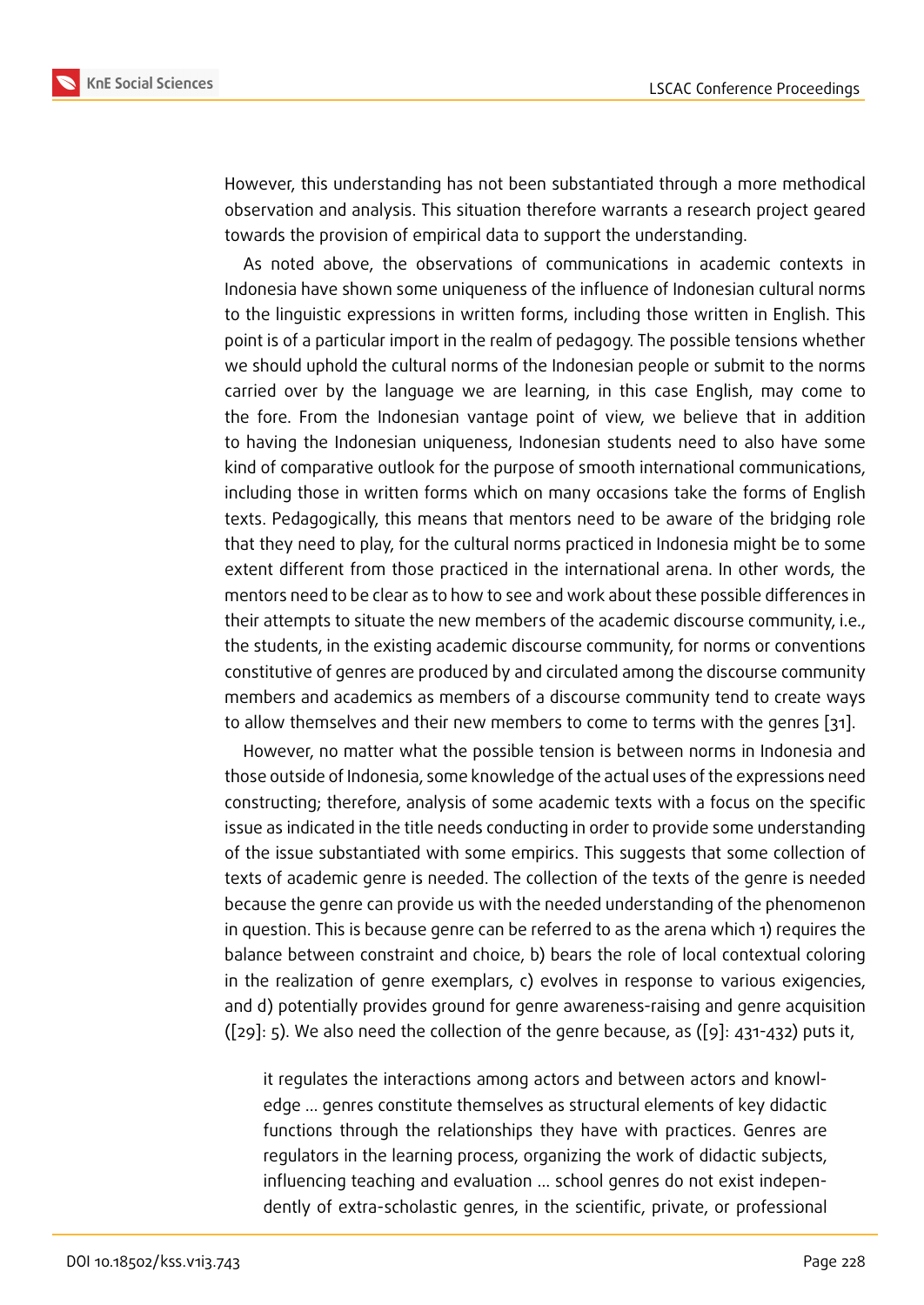| <b>Features</b>               | <b>C-SMILE</b>                                                             |
|-------------------------------|----------------------------------------------------------------------------|
| Number of words               | 6.836.257                                                                  |
| Number of texts               | 426                                                                        |
| Kinds of text                 | Theses and research articles                                               |
| <b>Disciplines</b>            | English Education, English Language and<br>Literature, English Linguistics |
| Students' language background | Non Native Speakers of English                                             |

TABLE 1: Features of C-SMILE.

domains. In addition, he emphasizes the importance of characterizing genre in terms of its place in the didactic system, its disciplinary status, and its stability and history in relation to other genres.

All the characteristics of the genre provide us with ground for our understanding and knowledge allowing us to construct some outlook for pedagogical purposes. This means that for the purpose of providing some evidence to see if the hypothetical point purported above has some accuracy, the current study can be said to be commendable.

#### **1.1. Method**

Considering the purpose of this study and the limited number of available corpus in Indonesia, we used Corpus of State University of Malang Indonesian Learners' English (C-SMILE) to investigate authors' evidence-based expectations. The corpus is suitable to meet the purpose of the study as it satisfies the following criteria. First, the corpus contains undergraduate students' advanced academic writings, thus it can be assumed that the texts are products of advanced English learners with minimal grammatical errors. Second, the size of the corpus is presumably the largest of its kind in Indonesia to date, making it a high quality data source for the present study. The details regarding the corpus are provided in Table 1.

Our data analysis involved a series of rules incorporating the use of a software tool. Firstly, we specifically focused to search only the passive forms of expect (verb), considering the tendency of EFL learners, particularly in Indonesia, to use passive (Shitadevi et al., 2013; Yannuar et al., 2014). Hence, the keywords consist of nine items comprising *is expected*, *are expected*, *was expected*, *is also expected*, *are also expected*, *was also expected*, *were also expected*, *also expected*, and *be expected*. The same forms were also applied to the verb *hope*. In order to conduct keyword search and concordance analysis, we used a concordancing software: AntConc 3.4.4, see [2]. During the analysis, the raw data were classified into three: evidence-based expectation, unsupported expectation, and non-data. The non-data category includes expectations which do not represent authors' opinions such as citations, excerpts and ex[am](#page-8-4)ples. Excerpt 1 illustrates some data taken from the corpus: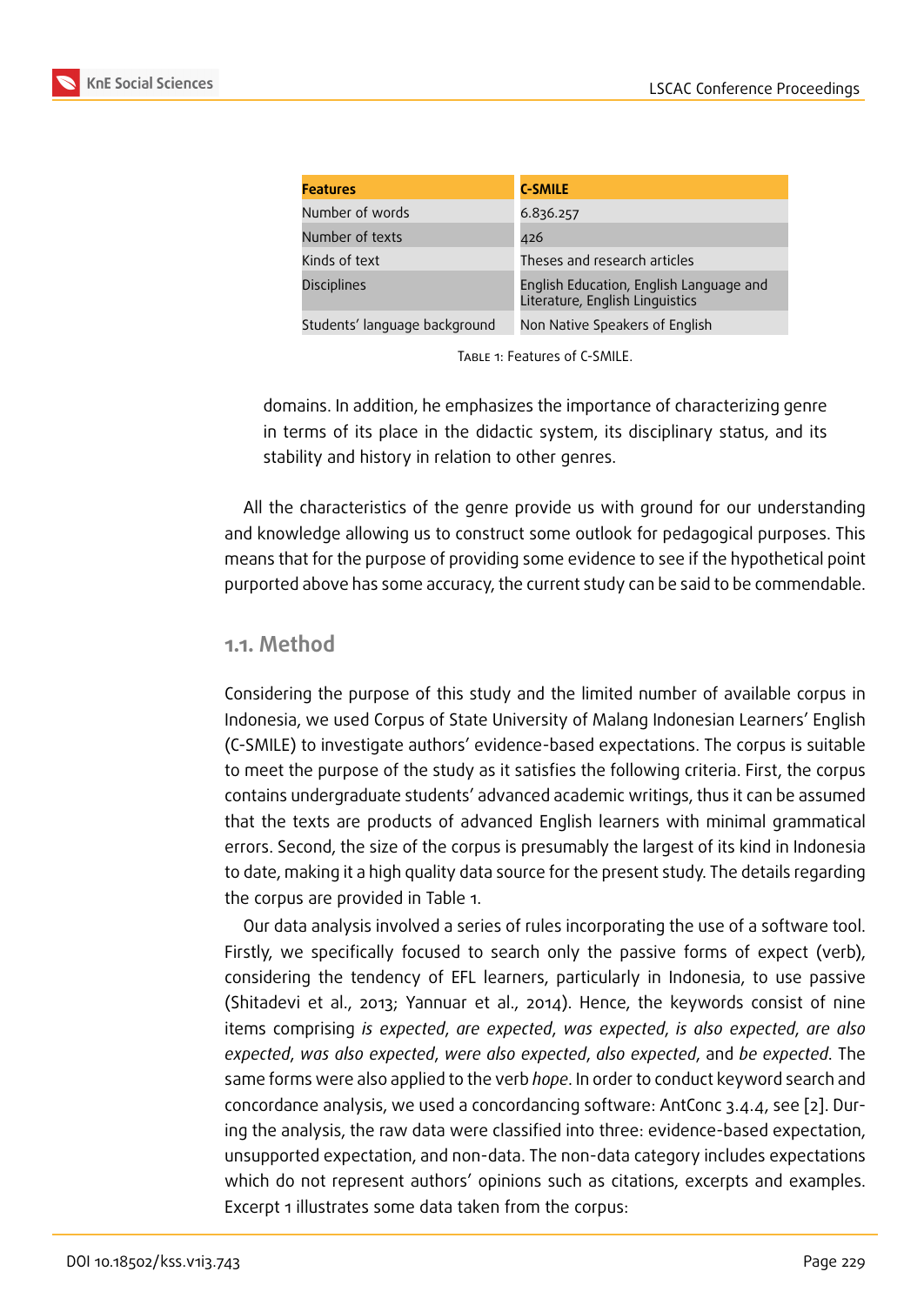

- **1.2. Excerpt 1**
	- 1. Barron (1991) states that peer editors are expected to know good writing and be specific on editing the work (264CSML)
	- 2. Toulmin, Rieke, and Janik (1984) state that an argument through cause-andeffect requires a causal generalization asserting that if "such-and-such a caused is observed, its effect can be expected to follow." (6CSML)

The data was considered to show evidentiality if supported by previous studies, legal document, the finding of their own studies, expert validation, and rationale. On the other hand, the data in the unsupported expectation category was that with no evidence as listed in the evidence-based category. Both the evidence-based expectation and the unsupported expectation categories become the main concern for our further analysis.

Our analysis required more than concordance line analysis since the supporting evidence was frequently unavailable in the same sentence as the related verb; the writers often put it in the preceding or subsequent sentences. Therefore, it is crucial to pay attention to the full context of each sentence captured in the concordance lines.

Further, we also compared the results with two available academic corpora: MICUSP and BAWE. MICUSP, which stands for Michigan Corpus of Upper-Level Student Papers, contains around 830 A grade papers which reaches about 2.8 million words (Römer & Swales, 2010). On the other hand, BAWE or British Academic Written English Corpus, compiled by University of Warwick, consists of 2897 academic texts or around 6.5 million words. Both corpora also cover academic texts from various disciplines and a variety of English speakers of different backgrounds. Therefore, the present study utilized each of the corpora as a sub-corpus. In the sub corpus, we eliminated the data based on a number of criteria, such as discipline and language background. The main purpose of building each sub-corpus was to get the most comparable corpora as possible. The comparative features of each corpus are available in Table 2.

In order to compare those three different sized corpora, we used the formula of normalized frequency (McEnery & Wilson, 1996). Hence, the frequency was counted by calculating per million words instead of percentage. The comparison across the corpora was conducted after the analysis of C-SMILE.

## **2. Findings**

The analysis of the data on both categories, evidence-based expectation and unsupported expectation, results in a number of worth-noting phenomena which can be reviewed in Table 3.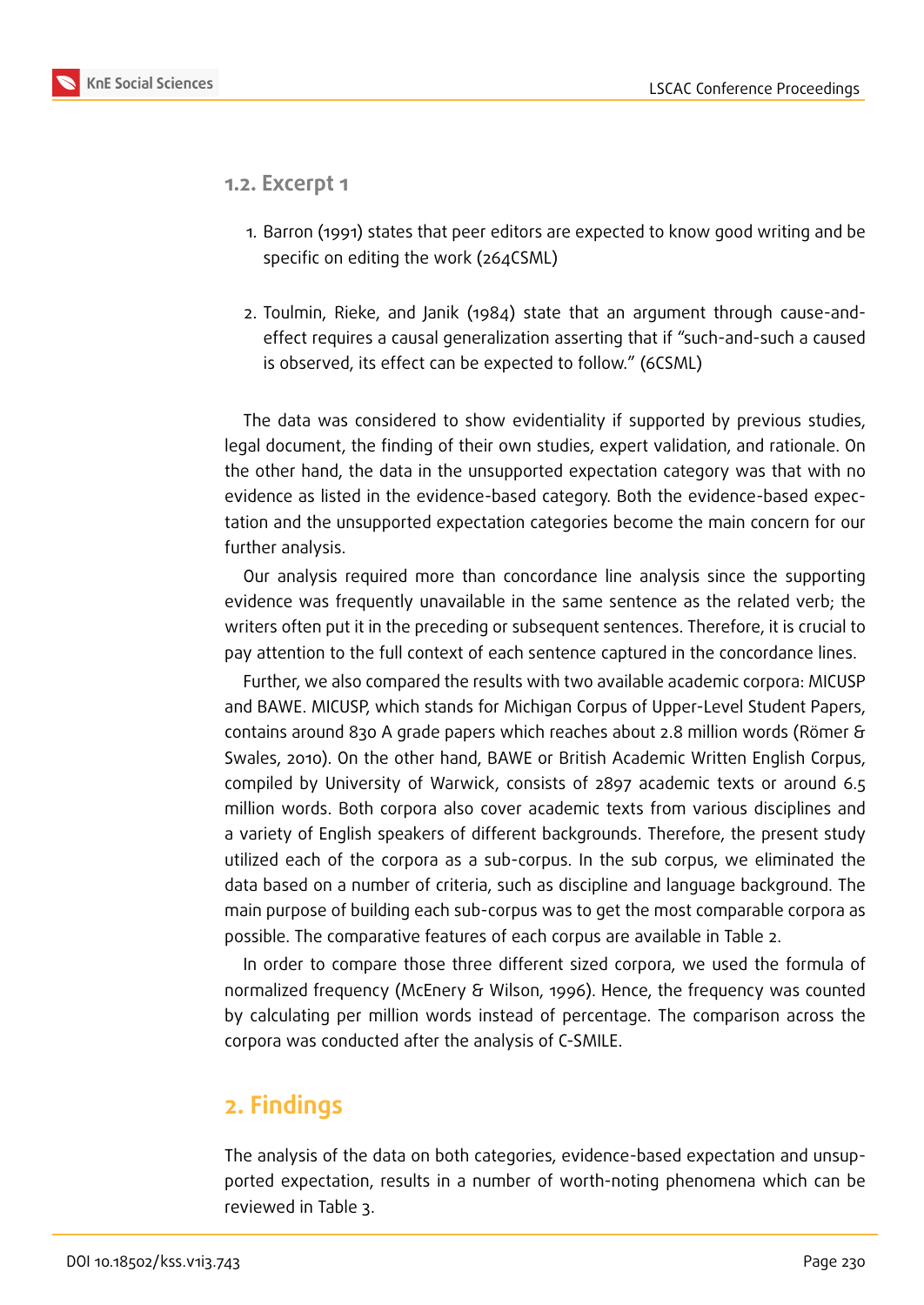| <b>Features</b>                         | <b>C-SMILE</b>                                                                              | <b>MICUSP</b><br>(Sub-Corpus)                   |                                          |
|-----------------------------------------|---------------------------------------------------------------------------------------------|-------------------------------------------------|------------------------------------------|
| <b>Number of Word</b>                   | 6.836.257                                                                                   | 562.919                                         | 359.816                                  |
| Number of text                          | 426                                                                                         | 167                                             | 151                                      |
| <b>Discipline</b>                       | • English Education<br>• English Language and<br><b>Literature</b><br>• English Linguistics | • Education<br>$\cdot$ English<br>· Linguistics | $\cdot$ English<br>· Linguistics         |
| Students' Language<br><b>Background</b> | Non Native Speakers                                                                         | <b>English Native</b><br><b>Speakers</b>        | <b>English Native</b><br><b>Speakers</b> |
| <b>University</b>                       | State University of Malang                                                                  | University of<br>Michigan                       | <b>Warwick University</b>                |

TABLE 2: Features of Each Corpus.

| Verbs  | <b>Evidentiality</b> | <b>Unsupported</b><br><b>Expectation</b> | Total |
|--------|----------------------|------------------------------------------|-------|
| Expect | 119                  | 649                                      | 762   |
| Hope   | 9                    | 22                                       | 31    |
| Total  | 128                  | 671                                      | 793   |

TABLE 3: Number of the Verbs' Occurrences.

Table 3 shows that there is a striking difference between the total number of occurrences of the two verbs in the corpus which marks the forms of the word *expect* (762 tokens), while the word *hope* occurs only 31 times, or only 4.06% of the word *expect*. Looking further at the type of forms used by the writers, we also found an interesting difference between that of *expect* and *hope*. In the *expect* search list, all the forms were found in the corpus; *is expected* appears to be the most frequently occurring form within the 304 tokens. Meanwhile, there were only three forms of *hope* which appear in the data comprising *is hoped, are hoped,* and *was hoped*.

Moreover, related to the main investigation on the frequency of the verbs concerning evidentiality and unsupported expectation, the finding shows that religiosity nuance dominates the occurrences of both verbs. Excerpts 2a and 2b illustrate how the occurrences of the word *expect* is evidentially supported by various sources. As can be seen, the verb in (2a) is supported by the previous study stated in the previous sentence, while (2b) is supported by a legal government document, that is, KTSP which stands for *Kurikulum Tingkat Satuan Pendidikan* (School-based Curriculum).

### **2.1. Excerpt 2 (Evidentiality)**

1. Therefore, the findings of this study did not support the theory from both Hamada [10] and Kuramoto et al. [28]. The teacher **was expected** to include the steps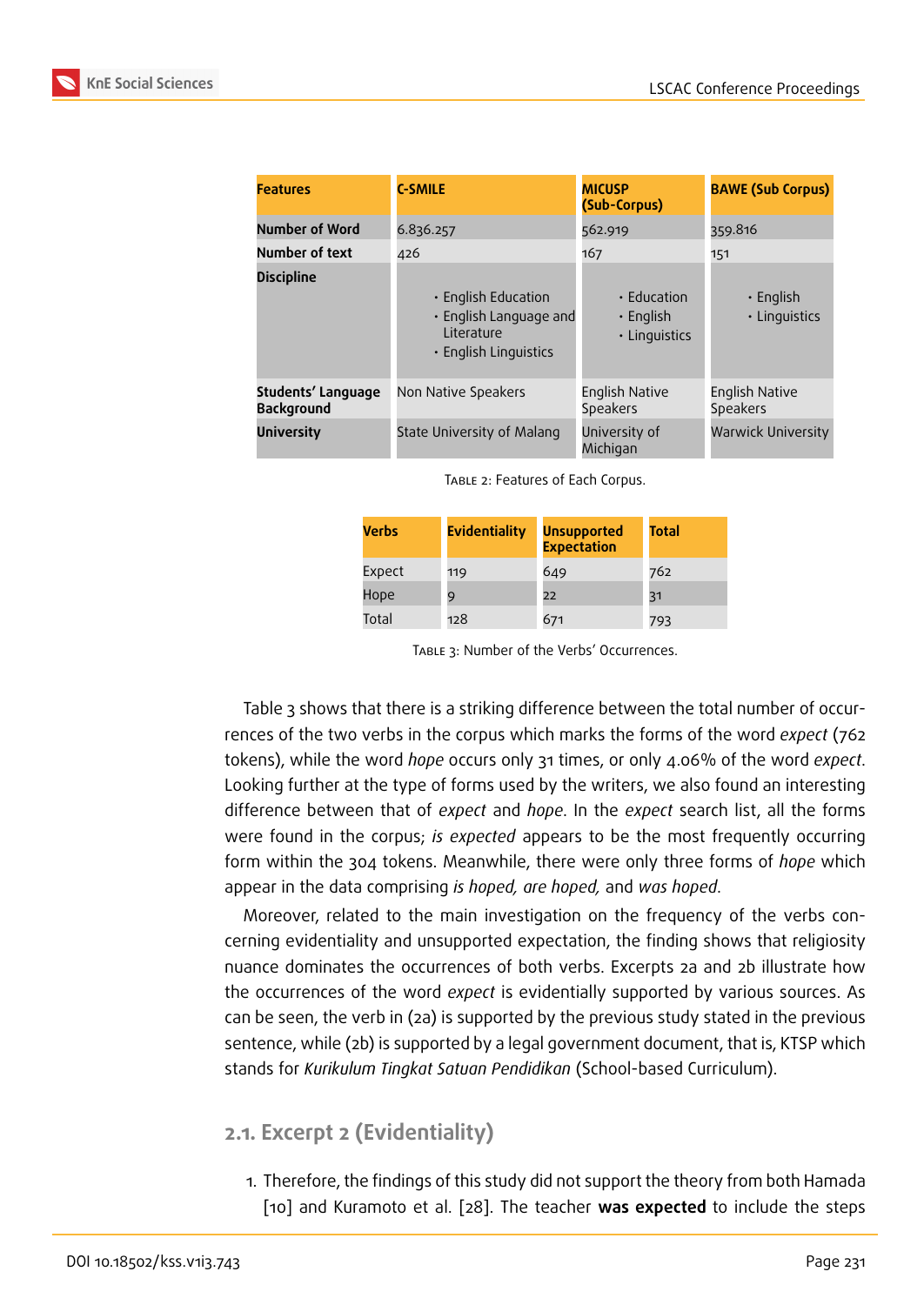

of reading and shadowing the passage loudly in the beginning of the listening session to make the students shadow the written script once. (1CSML)

- 2. According to KTSP, the purpose of teaching English in Senior High School focuses on developing student\x92s ability to communicate in oral communication. Based on the objectives of the education especially English which has been stated above, speaking as one of the productive skill has an important place in teaching and learning English. Successful language learners **are expected** to have good fluency in speaking of the target language. (143CSML)
- 3. By adding explanation about the checklist, it **is hoped** that students can use it properly. (2CSML)
- 4. As the pioneer of advanced education, Laboratory Primary School of UM **was hoped** to be a good model to the other primary school in the teaching of English. (2CSML)

On the other hand, Excerpts 3c and 3d exemplify the occurrences of the verbs without any kind of supporting detail. This weakens the expectation stated in the sentence in terms of its validity. The category, unfortunately, appears to be the most prominent compared to that supported with evidence. Hence, the phenomenon warrants further discussion since the tendency of overusing the unsupported expectatios contradicts the notion that academic texts are mainly concerned with empirics, validity, and thus trustability of their sources.

#### **Excerpt 3 (Unsupported Expectation)**

- 1. This study **is expected** to be beneficial for the textbook writers to write better quality textbook. (5CSML)
- 2. For English teachers, it **is expected** that the study will give the teachers an instructional medium that can be used for teaching in the class. (324CSML)
- 3. After revision, it **is hoped** that understanding the explanation and instruction will be easier. (1CSML)
- 4. This research **is hoped** to be able to make English literature teachers reconsider Shakespeare's sonnets. (10CSML)

In order to have a better understanding of the data, we also compared the above results to corpora that contain academic texts written by native speakers of English. In this study we use MICUSP and BAWE to represent academic texts written by university students (see Table 2). The results of the same search in both corpora have yielded a number of worth noting phenomena. Table 4 summarizes the findings as we compared the keywords search results of C-SMILE to MICUSP and BAWE corpus.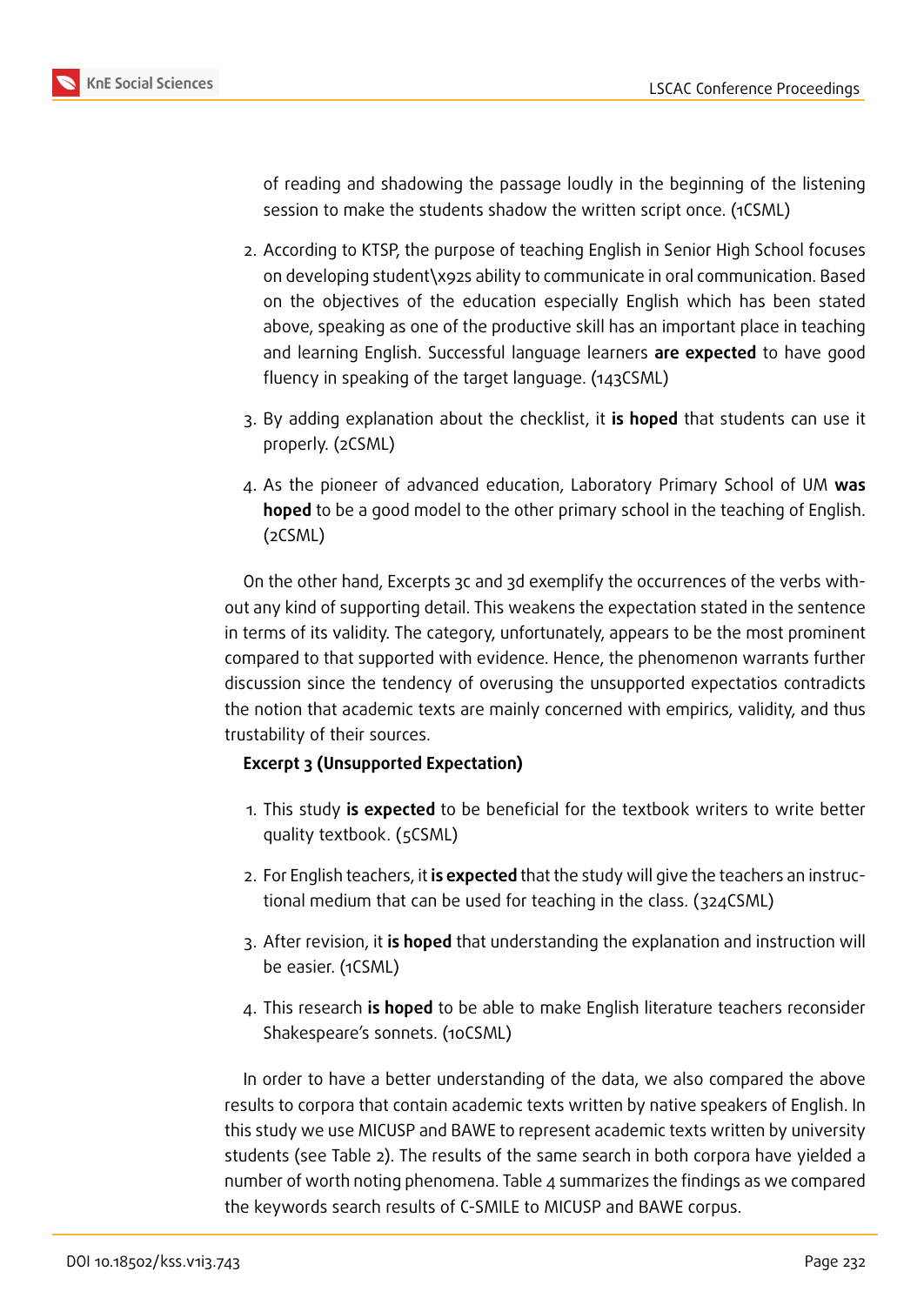| <b>The Corpora</b> | <b>Expect</b>        |                    | <b>Hope</b>          |                    |
|--------------------|----------------------|--------------------|----------------------|--------------------|
|                    | <b>Evidentiality</b> | <b>Religiosity</b> | <b>Evidentiality</b> | <b>Religiosity</b> |
| C-SMILE            | 17.4                 | 94.1               | 1.3                  | 3.2                |
| <b>MICUSP</b>      | 58.6                 | 8.9                | 5.3                  | 1.8                |
| BAWE               | 77.8                 | 2.8                | O                    | O                  |

TABLE 4: The Frequency of Expect and Hope across the Corpora (per million).

While C-SMILE shows the highest frequency in unsupported expectation, the two corpora of native speakers also notably show high tendency of evidentiality function. Despite the difference, all corpora indicate their highest preference on using *expect* rather than *hope*. Particularly, there is no sign of occurrence of the *hope* forms in BAWE corpus. Excerpt 4 illustrates the tokens found in the L1 corpora (MICUSP and BAWE).

#### **2.2. Excerpt 4**

- 1. In each of the cases in (3), stress is assigned from the right in all word-internal prosodic words. However, as **is expected**, only the rightmost accent in each grammatical word get main stress, even though right edges are always marked by a foot when possible. (10MSCP-B) data
- 2. Because of the large number of independent variables, it **is expected** that there will be interactions between variables, which can also be identified through analysis of variance. (13MSCP-B) rationale
- 3. The use of Putonghua, which is spoken by mainland Chinese, **was expected** to rise following the handover to Chinese sovereignty in 1997 and according to Melchers and Shaw (2003: 164) it has grown, citing that it is 'becoming more and more important in administration and for interaction with people from the rest of China.' (13BAWE-B)

The findings above show that Indonesian learners of EFL have the highest tendency of using expressions containing the verm *expect* to project expectations, with 94.1 words per million.

### **3. Discussion**

The phenomenon as presented in the findings above raises a question as to why Indonesian EFL students use a considerable number of unsupported expectations in their academic texts which are, by nature, supposed to be based on factual, empirical phenomena. In order to understand the phenomenon, this section will explore some possible points of understanding. The findings above seem to share some affinity with ([32]: xiii) observation, that is, pedagogically a speaker of a foreign language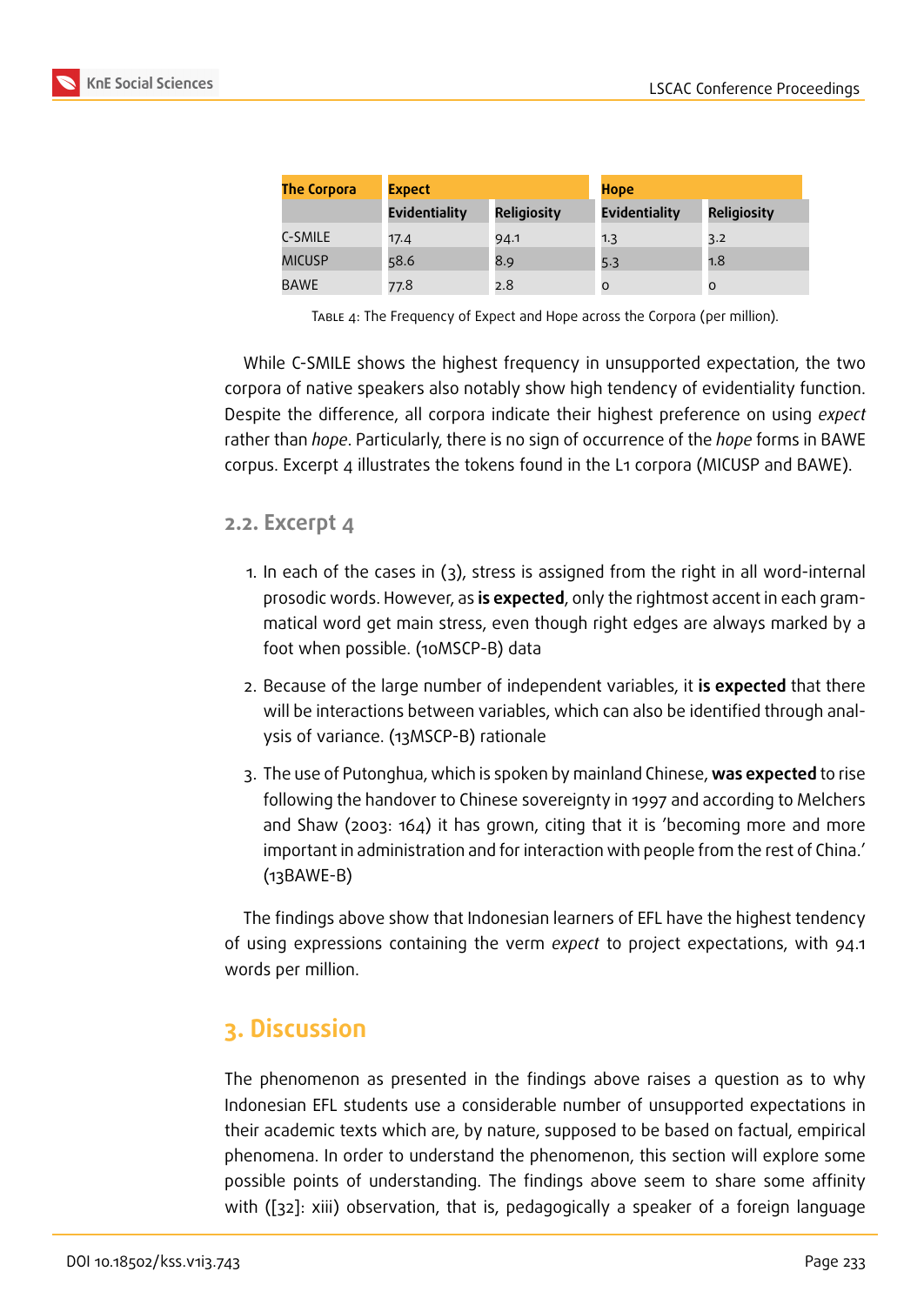

has to master the foreign language, literacy, and cultural skills and concomitantly are to uphold their native language, literacy, and culture in order to maintain their heritage roots. This suggests that balancing the two tasks is a charging experience of some issues and challenges. Therefore, the phenomenon of the English texts with a considerable uses of unsupported expressions like those by the Indonesian learners of English as a foreign language is probably the manifestation of this balancing process.

However, balancing process indicates that the writers are aware of the situation and they make use of the expressions of unsupported expectations on purpose. Unfortunately, as we did not have direct access to the writers of the texts, this study did not come up with the evidence if the uses of the expressions of unsupported expectations have been really done on purpose. Taking into account the fact that the writing of the theses has been through processes of advisement which means validation to some degree, involuntariness seems to have been the mode: both the students and the thesis advisors have simply overlooked the phenomenon or deemed it as normal or unproblematic.

Supposing that the phenomenon is normal, it might show the manifestation of the transfer from the native language norms. Since the academic texts analyzed above have been produced within the academic setting of Java, let's try to relate the word meaning of the expressions to Indonesian and Javanese as follows.

- This study **is expected** to be beneficial for the textbook writers to write better quality textbook. (5CSML)
- Translation: Penelitian ini **diharapkan** dapat bermanfaat untuk penulisan buku cetak agar menjadi buku yang memiliki kualitas lebih bagus

The word expected and hope can be translated into the Indonesian word *harapan* (noun). If we look at its verb form, *berharap*, it is closely related to the word *mugo-mugo* (verb) in Javanese. The word *mugo-mugo* is closely related to a pray, an expectation that something happens irrespective of the fact if there is any immediate/explicit basis/data/factor/cause or not. In the Indonesian context, the following fabricated expressions are not strange among those uttered by public figures, including artists in TV interviews:

TV reporter : *Kapan hubungan kalian* (Ihsan and Denada) *dibawa ke pelaminan?* Ihsan : *Yaaaa…doakan aja yang terbaik untuk kami ya*

In the Indonesia context, such an expression like *doakan aja yang terbaik untuk kami* (pray the best for us) is quite common or normal. A prayer like this does not require any explicit mention of the plan or evidence as the ground for the "best" to come true, for this prayer can be based on a belief in the Supreme Almighty as *prima facie* controlling everything happening irrespective of any plan and tangible data as the normal prerequisite of the event to happen. From a codeswitching point of view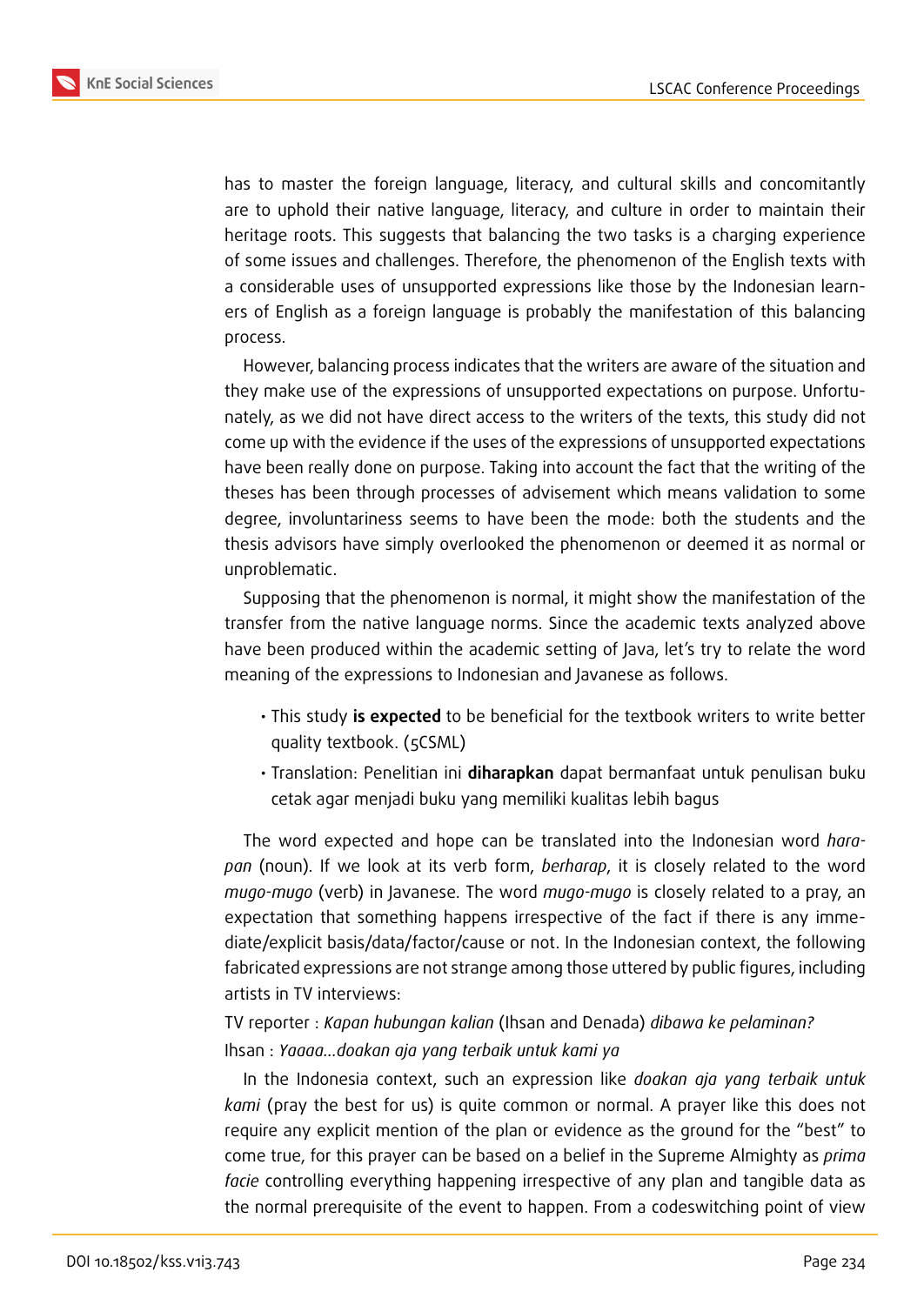imbricated in the religious context of Indonesia, this situation is linked to the frequent use of *insha' Allah* (if God wishes) [28].

## **4. Conclusions and Sug[ges](#page-10-6)tions**

The present study examining the corpus of about 6 million words composed of texts of undergraduate theses written in English by Indonesian EFL learners has demonstrated that Indonesian cultural norms are influential to the manifestation of the expressions showing expectations without necessarily demonstrating the necessary ground for the expectations to come true. Since the majority of the expressions are not based on due empirics or evidence, they are likely to reflect some degree of the writers' belief in the Supreme Power. This phenomenon seems to show the writers' religiosity which seems to be in contradiction with the need for evidentiality in the academia. This situation suggests that an attempt needs taking in order to defray the potential contradictory tensions between religiosity and evidentiality.

### **References**

- [1] A. Ädel and U. Römer, "Research on advanced student writing across disciplines and levels: Introducing the Michigan Corpus of Upper-level Student Papers," International Journal of Corpus Linguistics, vol. 17, no. 1, pp. 3–34, 2012.
- <span id="page-8-3"></span>[2] L. Anthony, "Introducing corpora and corpus tools into the technical writing classroom through Data-Driven Learning," Discipline specific writing, Routledge, Abingdon, UK, 2016.
- <span id="page-8-4"></span>[3] Y. Basthomi, "Interlanguage discourse of thesis acknowledgements section: Examining the terms of address," Philippine Journal of Linguistics, vol. 39, pp. 55–66, 2008.
- [4] Y. Basthomi, Examining spaces in Doctoral prospectuses [Doctoral, thesis], 2009.
- [5] Y. Basthomi, "Ambivalences: Voices of Indonesian academic discourse gatekeepers," English Language Teaching, vol. 5, no. 7, pp. 17–24, 2012.
- <span id="page-8-0"></span>[6] Y. Basthomi, "Curriculum vitae: A Discourse of celebration with narcissistic allusions," TEFLIN Journal, vol. 23, no. 1, p. 27, 2012.
- <span id="page-8-1"></span>[7] Y. Basthomi, "Observation, conviction, passion: Personal situated professional concerns in applied linguistics," Theory and Practice in Language Studies, vol. 2, no. 5, pp. 931–937, 2012.
- <span id="page-8-2"></span>[8] Y. Basthomi, L. T. Wijayanti, N. Yannuar, and U. Widiati, "Third person point of view in EFL academic writing: Ventriloquizing," Pertanika Journal of Social Sciences and Humanities, vol. 23, no. 4, pp. 1099–1114, 2015.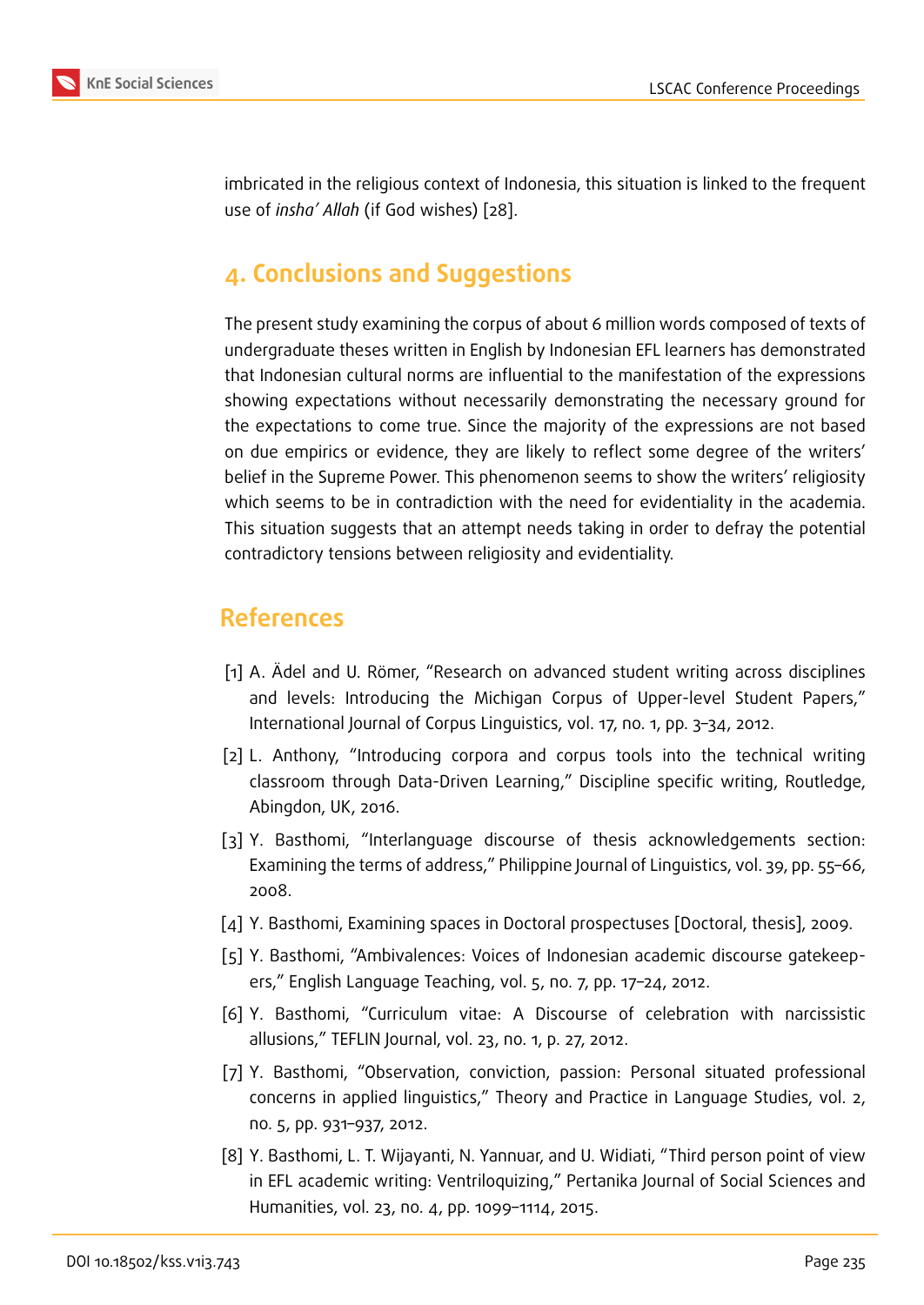

- <span id="page-9-5"></span>[9] T. Donahue, "Genre and disciplinary work in French didactics research," in Genre in a Changing World, C. Bazerman, A. Bonini, D. Figueiredo, and D. Figueiredo, Eds., pp. 424–441, West, Lafayette, 2009.
- <span id="page-9-0"></span>[10] P. Durrant, "Corpus frequency and second language learners' knowledge of collocations: A meta-analysis," International Journal of Corpus Linguistics, vol. 19, no. 4, pp. 443–477, 2014.
- [11] N. Harwood, "'Nowhere has anyone attempted ... In this article I aim to do just that' A corpus-based study of self-promotional I and we in academic writing across four disciplines," Journal of Pragmatics, vol. 37, no. 8, pp. 1207–1231, 2005.
- [12] K. Hyland, "Humble servants of the discipline? Self-mention in research articles," English for Specific Purposes, vol. 20, no. 3, pp. 207–226, 2001.
- [13] K. Hyland, "Authority and invisibility: Authorial identity in academic writing," Journal of Pragmatics, vol. 34, no. 8, pp. 1091–1112, 2002.
- [14] K. Hyland, "Options of identity in academic writing," ELT Journal, vol. 56, no. 4, pp. 351–358, 2002.
- [15] N. Jankowski and K. Grąbczewski, "Universal Meta-Learning Architecture and Algorithms," in Meta-Learning in Computational Intelligence, vol. 358 of *Studies in Computational Intelligence*, pp. 1–76, Springer Berlin Heidelberg, Berlin, Heidelberg, 2011.
- <span id="page-9-1"></span>[16] S. Johansson, "Some thoughts on corpora and second-language acquisition," in Corpora and Language Teaching, vol. 33 of *Studies in Corpus Linguistics*, pp. 33–44, John Benjamins Publishing Company, Amsterdam, 2009.
- <span id="page-9-4"></span>[17] A. E. Kadarisman, Mengurai bahasa, menyibak budaya: Bunga rampai lnguistik, puitika, dan pengajaran bahasa, Malang, Penerbit Universitas Negeri Malang, Bunga rampai lnguistik, 2009.
- [18] I. A. Martínez, "Native and non-native writers' use of first person pronouns in the different sections of biology research articles in English," Journal of Second Language Writing, vol. 14, no. 3, pp. 174–190, 2005.
- [19] J. McCrostie, "Writer visibility in EFL learner academic writing: A corpus based study," ICAME Journal, vol. 32, pp. 97–114, 2008.
- [20] J. L. McIntosh, Thirdspace professional development as effective response to the contested spaces of computers and writing [Ph.D. thesis], The University of Nebraska Ph.D. Dissertation, Ann Arbor, 2012.
- <span id="page-9-2"></span>[21] S. Murillo, "The use of reformulation markers in Business Management research articles: An intercultural analysis," International Journal of Corpus Linguistics, vol. 17, no. 1, pp. 64–90, 2012.
- [22] D. Nam, Productive vocabulary knowledge and evaluation of ESL writing in corpusbased language learning [Ph.D. thesis], UMI, Ann Arbor, 2010.
- <span id="page-9-3"></span>[23] J. Parkinson, "Representing own and other voices in social science research articles," International Journal of Corpus Linguistics, vol. 18, no. 2, pp. 199–228, 2013.